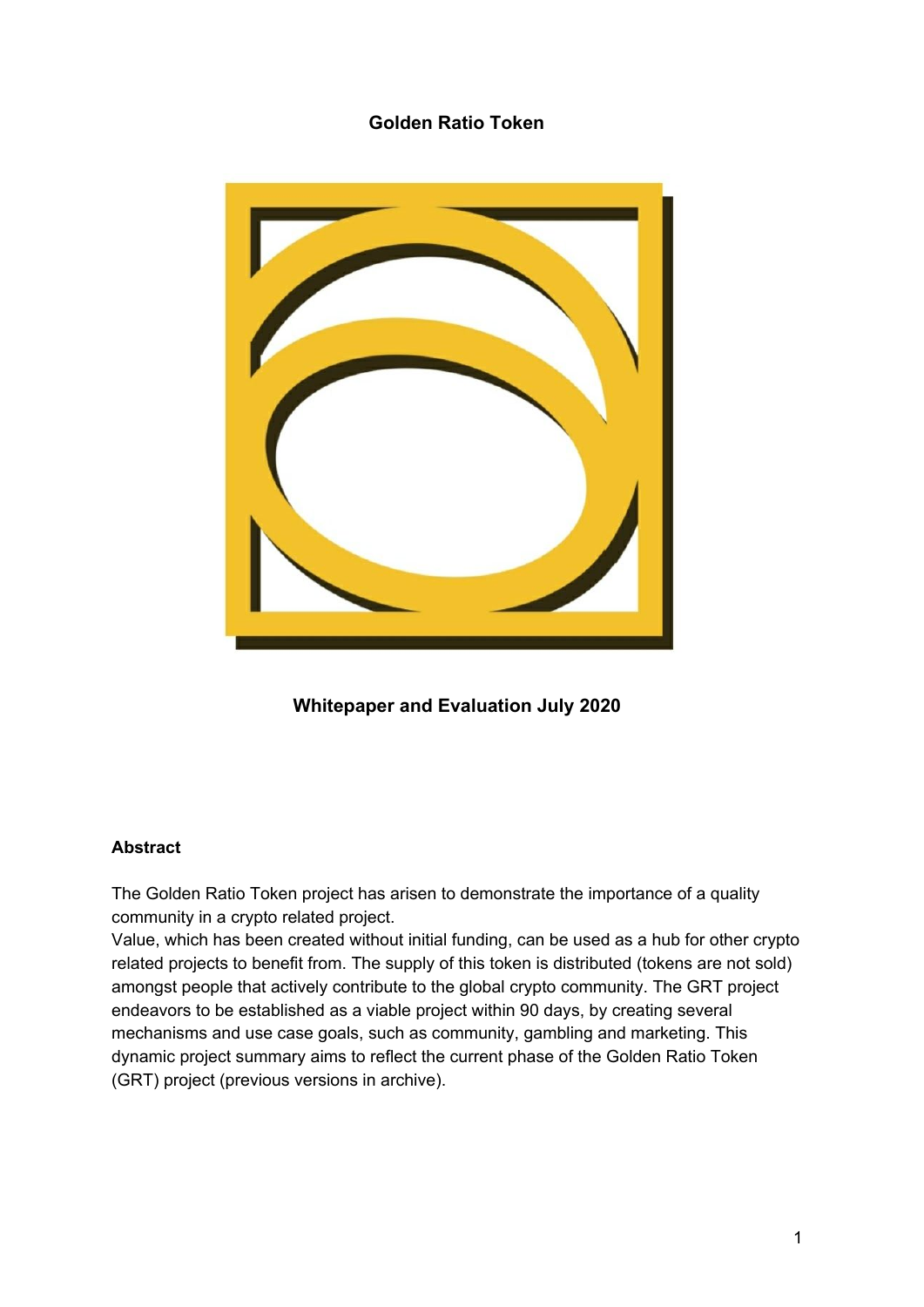### **Introduction**

When a procedure other than a payment is done by an account in a blockchain, the currency is referred to as a token. Golden Ratio Tokens cannot be purchased, they are solely distributed, although not as an initial coin offering (ICO). All tokens available on exchanges were once distributed and not offered/ sold by the Golden Ratio Token project. The GRT project endeavors to be established as a viable project within 90 days, by creating several mechanisms and use case goals, such as community, gambling and marketing.

### *Community*

- $\geq$  Supporting the global crypto community through the project by creating value on the GoldenRatioToken, which will mean a flow in liquidity for other projects from our project.
- $\geq$  Be a platform for other communities and support and advocate projects working together.

### *Gambling*

- $\triangleright$  Several gambling related smart-contracts, ran over dapps in a wallet/metamask.
- $\triangleright$  Integration of GRT to casino platform from jackpotvilla.com

## *Marketing and Distribution*

- $\triangleright$  Bulk tools for data appending and data processing/cleaning/sorting/formatting
- $\geq$  Any other suggested / community collaborations ending up in not described use cases.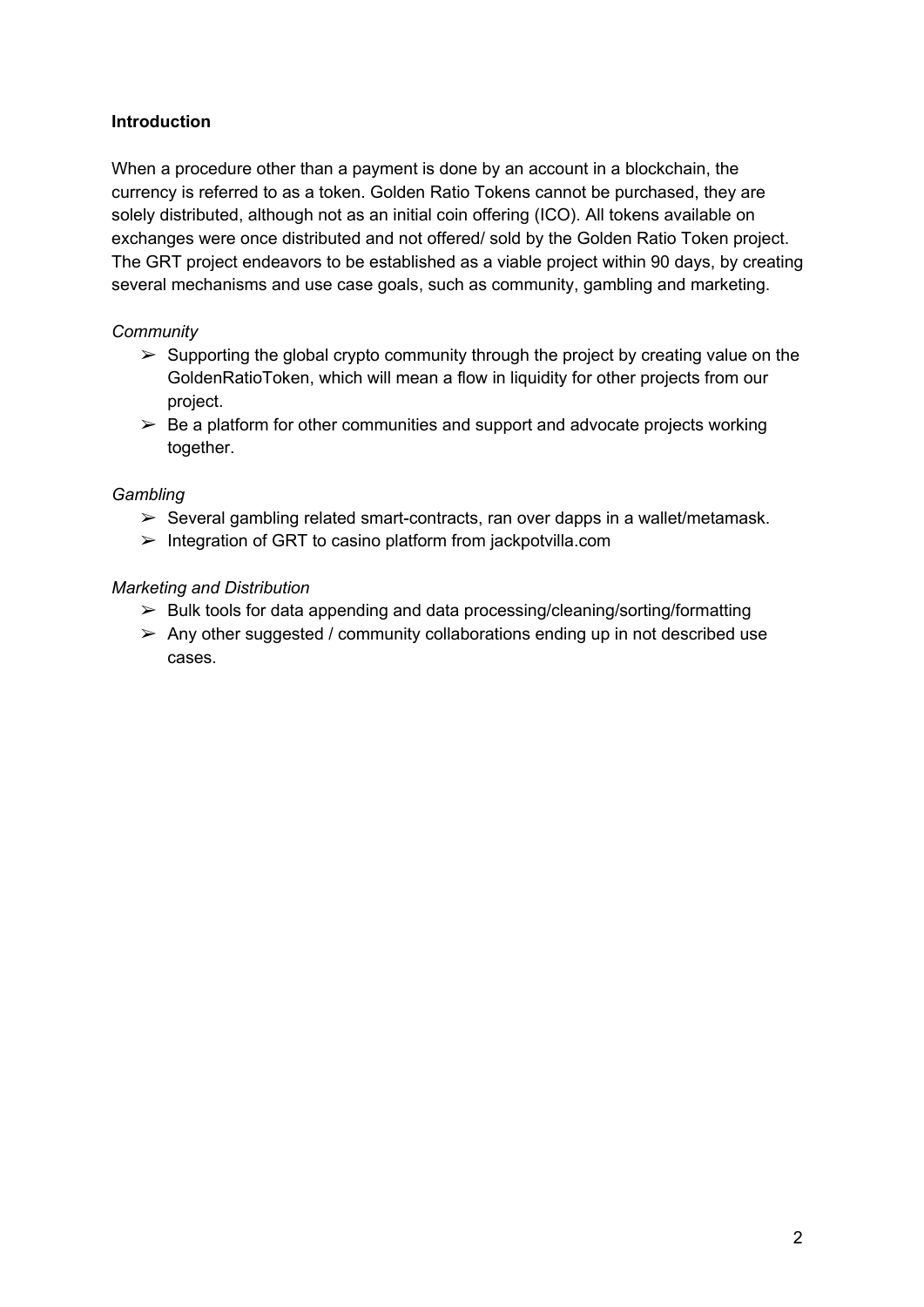### **Tokenomics and Distribution**

#### Low Supply of 16180 tokens total

89 % was distributed on 3 June. 11% reserved for networking/exchanges/rewards and future donations to projects (max 1% per exchange/reward).



### **Minimum guaranteed Buyback Price.**

Incoming liquidity from commissions from partnerships or use cases controlled by the experiment will be used as liquidity for the buyback. The Buyback is based on buying back full supply divided by the total available liquidity. For the token to reach a minimum guaranteed price of \$1, this needs \$16,180 to back up the buyback price. The buyback by the project is always available at the exchanges.



### **The GRT Ecosystem**

The Ecosystem that transfers value to-and-from projects of already established cryptocurrency ecosystems. All revenue or commissions generated by the project will be spent to buy back GRT from the exchanges and be used to build up liquidity in the bid walls on the exchanges. Therefore will flow back to the community and the projects we support.



# **Voluntary Timelocking option through SovCube**

The timelocking option with sovcube will run till 19 april 2021. After that the time locked GRT will be released partially every week over a period of a year until 19 april 2022.

This timelocking option is completely based on voluntary participation by people interested in this concept.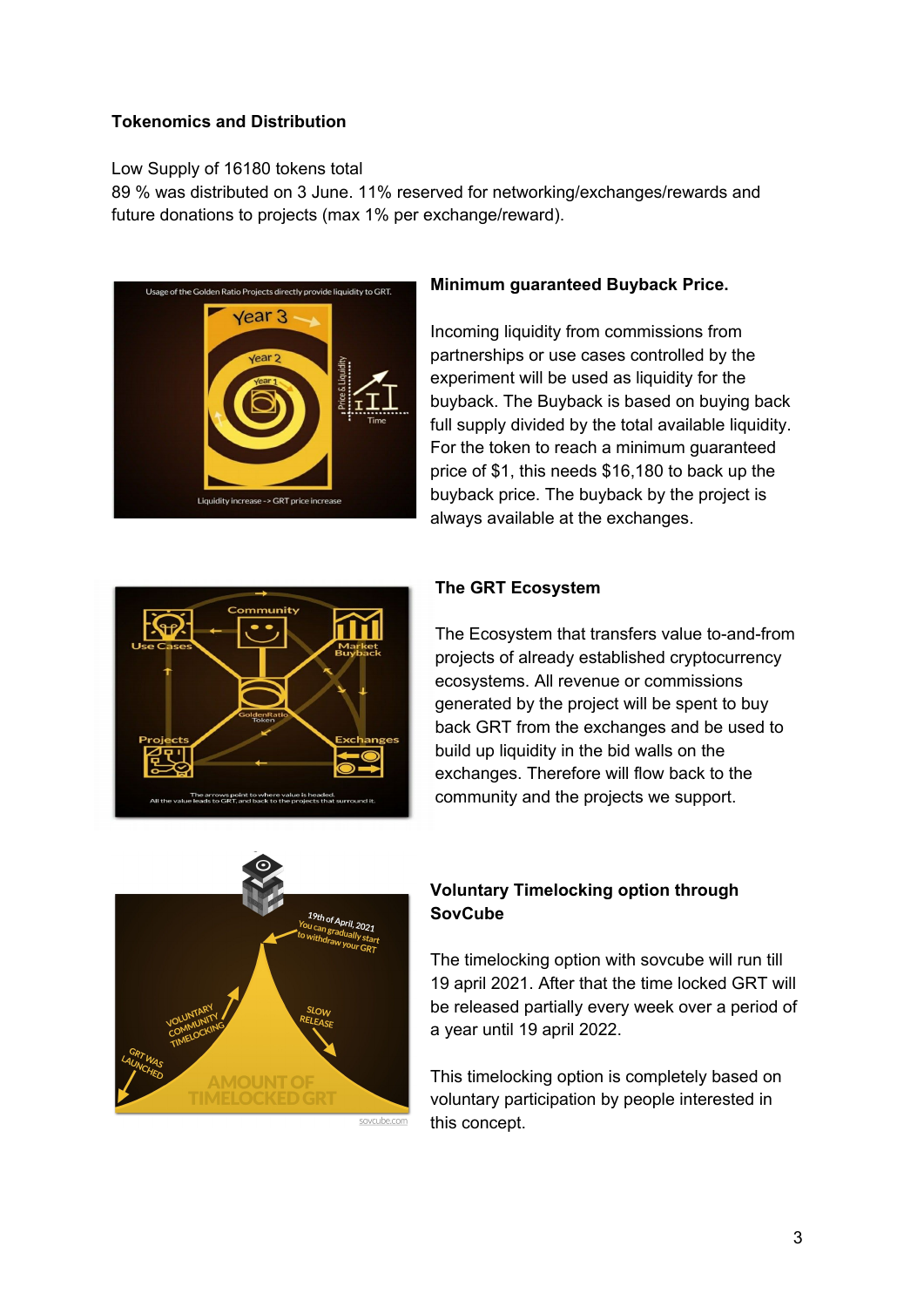### **Evaluation:**

- $\triangleright$  The project was set up without any initial money injection. The time and effort put in by the community contributing to this project added value to it.
- $\triangleright$  The current position of the project was established and accomplished by its community in a very short period of time.
- $\triangleright$  Partnerships and consortia were founded during this short period of time with the companies listed as parted in the paragraph below.
- $\triangleright$  The value which was created during the set up phase of this project is already flowing back into the crypto environment.The tokens were distributed for free to people that are highly active on various projects in the crypto community. Upon increase in value, these tokens have become tools in financing parts of aforementioned (partner) projects.



In general we achieved our goals to create a project without draining the liquidity from the community. We created a team of over 30 people and have a Telegram channel of over 600 members and our discord channel is well over 500 people.

The importance of a community is also very well proven. A project is and should be about the community to succeed.

The need for projects to work together also was pointed out by the experiment. There are many mutualisms for projects which will build a stronger crypto environment Also the importance of networking has been proven. Out of our community a lot of opportunities popped up. It resulted in long time partnerships with several projects. It also made it possible to build up the project without initial funding.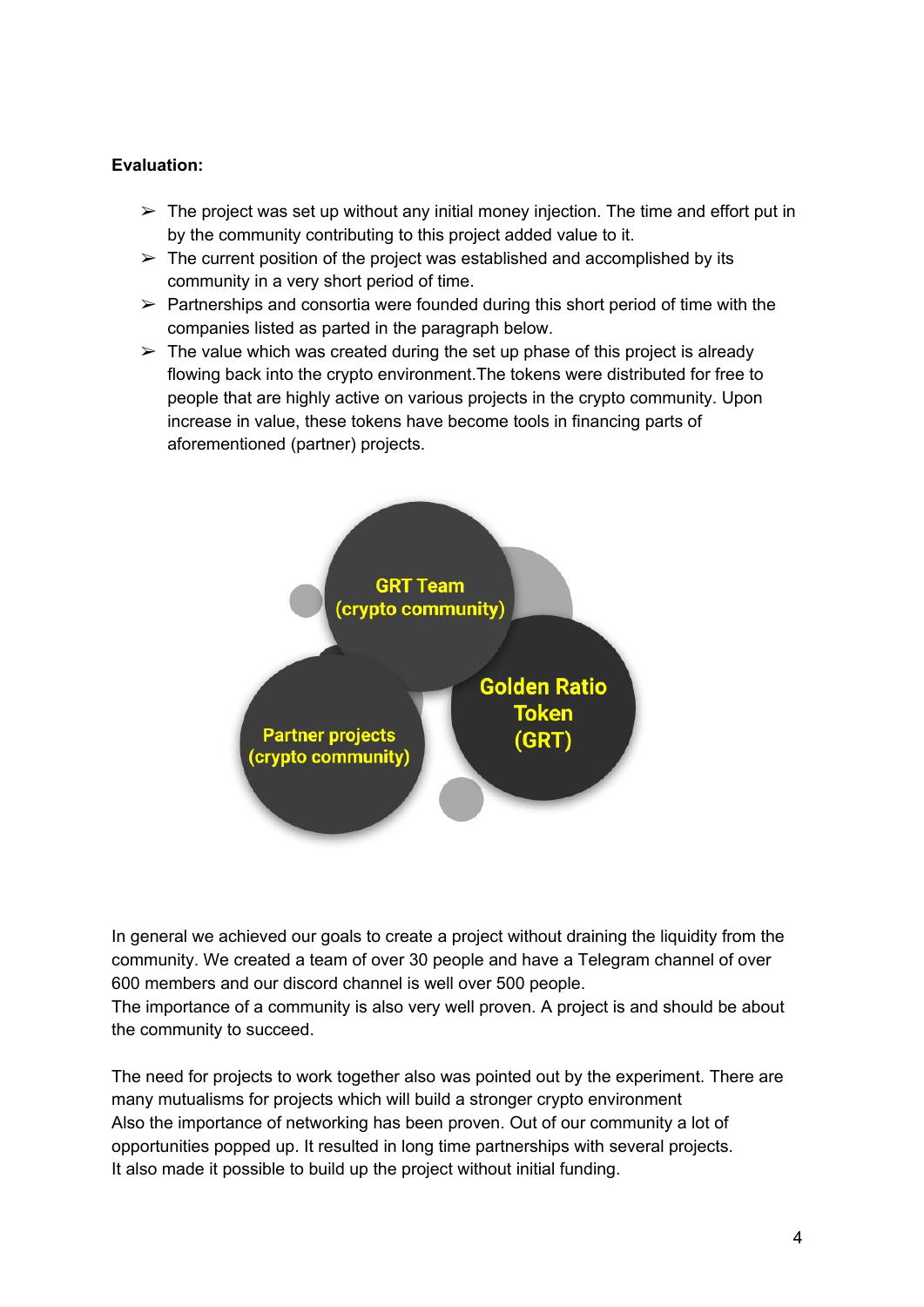It also pointed out that the dynamics of a community are very complex. You can never keep everyone happy and have to make decisions which will make people stay or leave. Also remarkable was the amount of people offering services without caring for the project at all. Unfortunately greed plays a major role in a lot of communities, so did we have incidents with people taking more than giving, though these were well compensated at the positive side, A lot of friendships have developed between people in our community and other projects.

All the value created by the experiment has flown back to the crypto environment. Several projects have benefited from the networking platform that was created. In particular I want to thank BSOV , JAN , AER , MOTA and POT Coin projects and the admin team of GoldenRatio Token(GRT) who made this experiment succeed.

Not all timelines were unfortunately met, yet were replaced by other achievements. The lessons learned will reflect in our future policies and strategy.

As a project we are very pleased with the outcome of the experiment. And can say it was successful in many ways. We aim to continue and improve the project where we can and build out the partnerships we have created.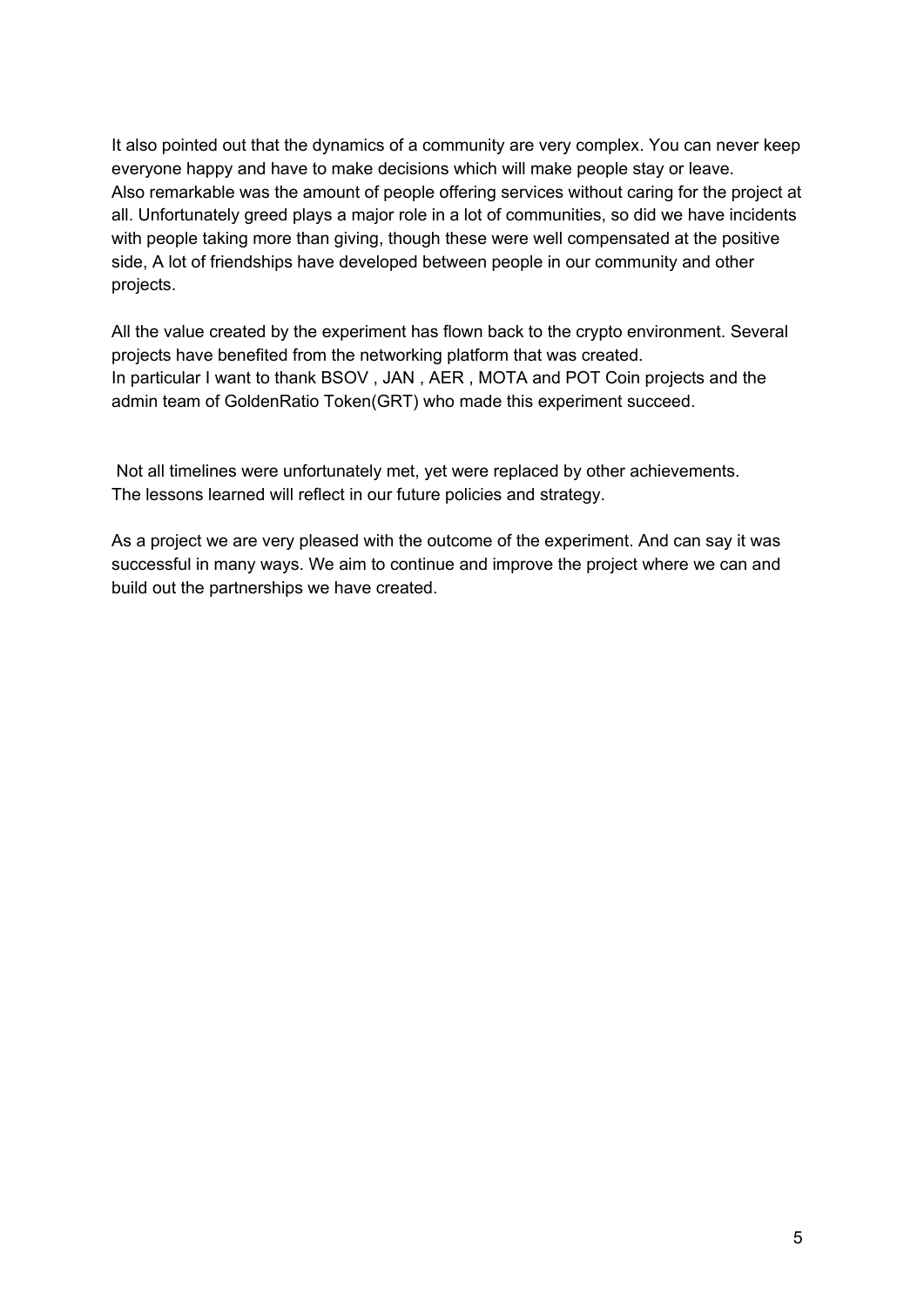Below is a summary of the achievements / milestones we have reached in the 90 days period.

| Completed tasks/achievements since Day 1:April 7 2020                                                                                 |
|---------------------------------------------------------------------------------------------------------------------------------------|
| Setup Token -completed Apr-07-2020<br>(https://etherscan.io/tx/0x8e03ee6b3d1067fcab28481843e7770b8914a2bc3eb044ffa28b<br>a17d35b9da4c |
| Created Social Media, Setup Website and graphics - (http://goldenratiotoken.site)                                                     |
| resfinex grt/btc grt/eth grt/usdt pair                                                                                                |
| Blog setup                                                                                                                            |
| Sovcube Timelock smartcontract and dapp                                                                                               |
| Satoexchange grt/btc grt/eth pair                                                                                                     |
| Forklog article                                                                                                                       |
| CoinGecko Listing                                                                                                                     |
| Uniswap grt/eth grt/bsov pair                                                                                                         |
| Exnce, saturn.network, bamboorelay, mcafeedex, odee and fidesex                                                                       |
| GRT Added on cryptocurrencycheckout.com                                                                                               |
| Coinpaprika and blockfolio listing                                                                                                    |
| Etherscan tracking and bluemark                                                                                                       |
| 3 tipbots listings (tippi, pandabot, cctipbot)                                                                                        |
| Featured by Crypto Tonight Show (Rob Loggia from Team McAfee<br>https://youtu.be/SkNdEVkUXdc                                          |
| Coinmarketcap listing                                                                                                                 |
| Distributed 95% of supply to support other projects                                                                                   |
| Over 10 partnerships with other projects                                                                                              |

## **Supported projects and communities**

| Coingecko                  |
|----------------------------|
| Resfinex                   |
| Sovcube                    |
| Bsov                       |
| Forkloa                    |
| <b>Block to the Future</b> |
| Saturn.network             |
| MotaCoin                   |

PotCoin Switchdex Decentribe Coinjanitor PandaBot Tippi Bot Touriva CoinZone (discord) Cryptobrothers.eu 1MillionToken Blocmatrix.com Lite.cash Somee.social aeryus.com Cctipbot PrivCy